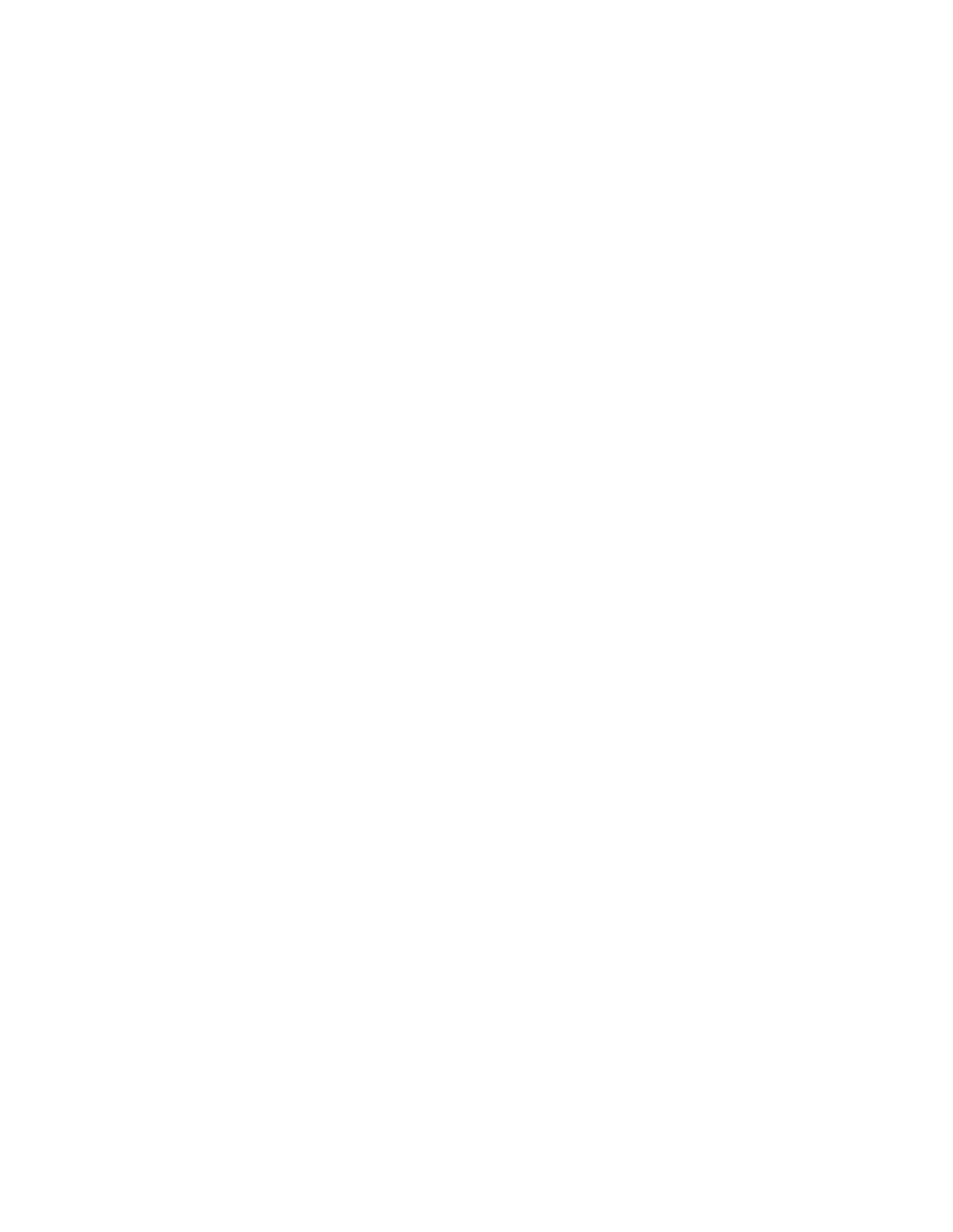# **IMF Working Paper**

# Statistics Department

# **Why Elementary Price Index Number Formulas Differ: Price Dispersion and Product Heterogeneity**

# Prepared by Mick Silver and Saeed Heravi<sup>1</sup>

Authorized for distribution by Adriaan M. Bloem

July 2006

# **Abstract**

**This Working Paper should not be reported as representing the views of the IMF.** The views expressed in this Working Paper are those of the author(s) and do not necessarily represent those of the IMF or IMF policy. Working Papers describe research in progress by the author(s) and are published to elicit comments and to further debate.

The *Consumer Price Index Manual* (2004) provides guidelines for aggregation formulas that are promulgated at IMF training courses and technical assistance missions. This paper develops elementary level aggregation theory to better inform users and compilers. Most countries use either the Dutot or Jevons index formula. These formulas generally give different results; advice on choice of formula matters. Using an approach based on sample estimators, and an illustration based on scanner data, the paper shows how differences in these formulas can be explained by changes in price dispersion and, in turn, by product heterogeneity. Implications for choice of formula are considered.

JEL Classification Numbers: C43, C81, E31, L11, L15

Keywords: Consumer price index; elementary aggregate index; hedonic regression; index numbers; price dispersion; scanner data

Author(s) E-Mail Address: msilver@imf.org

 $\overline{a}$ <sup>1</sup> Saeed Heravi (Cardiff Business School, Cardiff University, UK). Particular thanks are due to Bert Balk (Statistics Netherlands/Erasmus University) and Paul Armknecht (IMF, Statistics Department) and two anonymous referees and the associate editor of the *Journal of Econometrics*. Adriaan Bloem, Rob Edwards, and Lucie Laliberté, all of IMF Statistics Department, provided helpful comments. The usual disclaimers apply.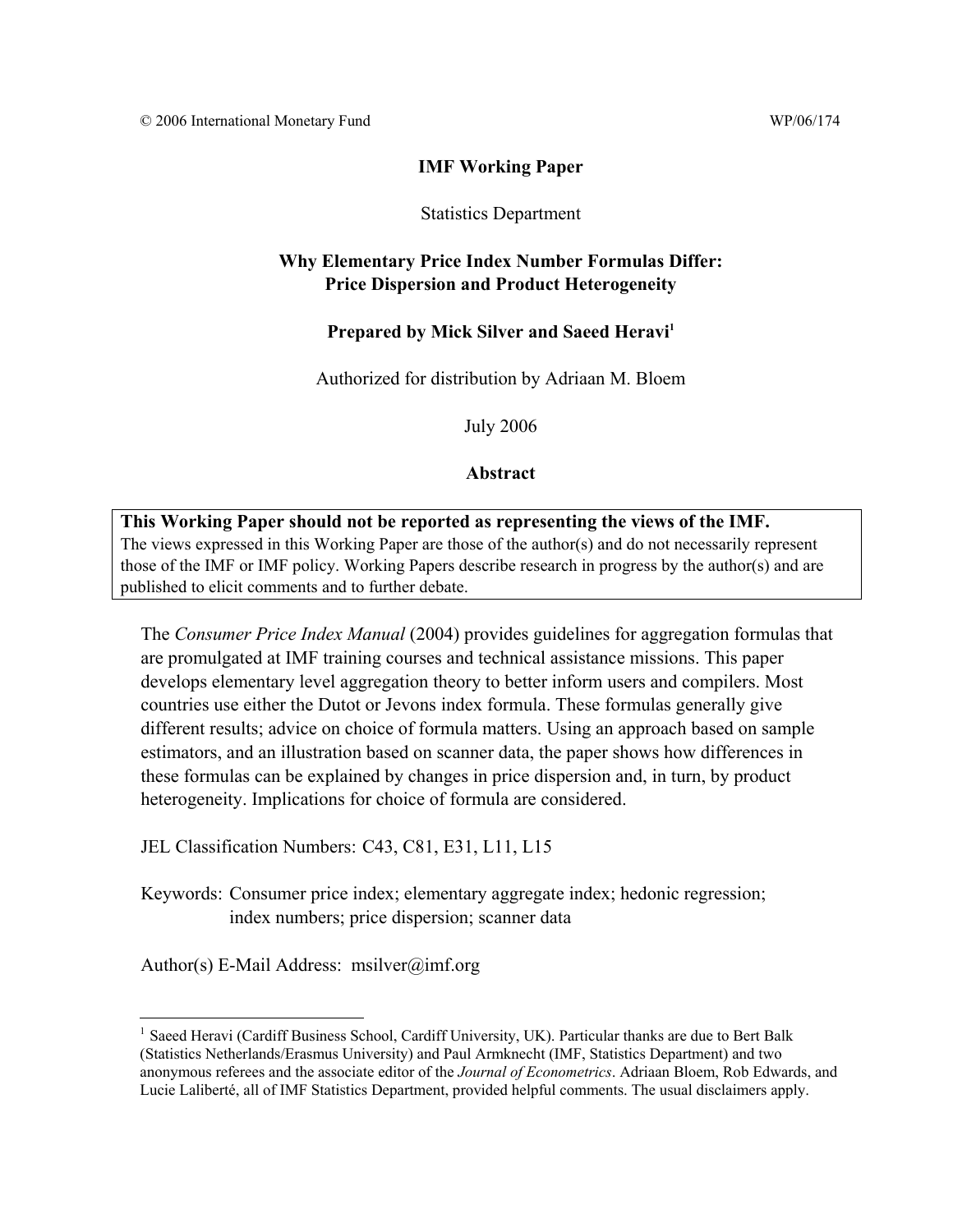| Contents                                                                                | Page |
|-----------------------------------------------------------------------------------------|------|
|                                                                                         |      |
|                                                                                         |      |
|                                                                                         |      |
|                                                                                         |      |
|                                                                                         |      |
| B. Jevons and Dutot Indexes and Hedonic Heterogeneity-Controlled Price                  |      |
|                                                                                         |      |
|                                                                                         |      |
|                                                                                         |      |
|                                                                                         |      |
|                                                                                         |      |
|                                                                                         |      |
|                                                                                         |      |
| Table. Dutot and Jevons Indexes: Their Relationship to Each Other and to Heterogeneity- |      |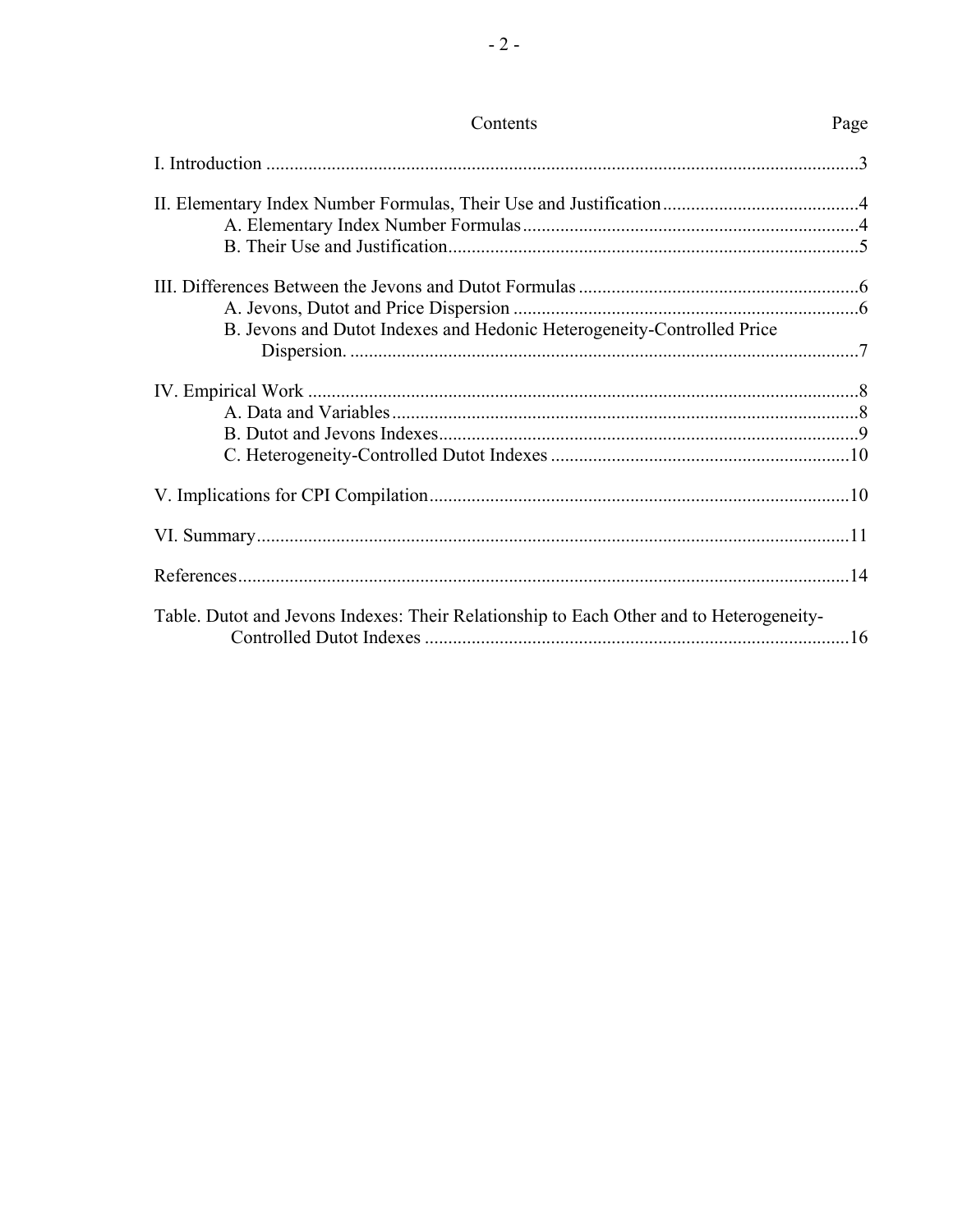#### **I. INTRODUCTION**

Choice of formula for the measurement of inflation does matter. In January 1999 the formula principally used for aggregating price changes for the U.S. consumer price index (CPI) at the lower level of aggregation was changed to a weighted geometric mean of price relatives. The effect of the change was estimated by the Bureau of Labor Statistics (2001) to reduce the annual rate of increase in the CPI by approximately 0.2 percentage points. This implied a cumulative additional national debt from over-indexing federal government expenditures and tax receipts of more than \$200 billion over the 12-year period up to the mid-1990s (estimates based on Boskin *et al.*, 1996 and 1998).

"Lower" level aggregation formulas are typically applied to prices of finely defined goods, such as varieties of apples, sampled from outlets. Most often, these formulas use unweighted averages of price observations. They are the building blocks of a CPI. $2$  The contribution of this paper lies in the analysis of the differences between these unweighted index number formulas in terms of price dispersion.

The empirical section of the paper uses highly detailed scanner data from retailers' barcode readers that amount to about 31,000 observations over 24 months on prices, characteristics, and brands of models of television sets (TVs) sold in different outlet types.

The focus of the paper is on the difference between two lower-level formulas—the ratio of unweighted arithmetic means of prices (Dutot index) and the ratio of unweighted geometric means (Jevons index). Both formulas are commonly used, both can be justified under particular circumstances, but they can give quite different results.

Sections II.A and II.B, respectively, outline the formulas and discuss their usage and relative merits. The paper then first considers what factors underlie the difference between the two index number formulas. In Section III.A, an analytical framework is derived for this purpose which benefits from being able to distinguish calculated indexes based on sample data as estimators of their population counterparts.<sup>3</sup> The difference between the two formulas is shown to depend on the change over time in price dispersion. Second, we discuss which of these formulas is to be preferred. From the axiomatic approach it is shown that the Dutot index should not be used for heterogeneous item groups (Section II.B). Some of the price dispersion and difference between the formulas will be due to product heterogeneity. In Section III.B, the analytical framework is extended to show the residuals from hedonic regressions to be a useful basis for compiling a heterogeneity-corrected Dutot index to further account for the difference between the Dutot and Jevons "raw" price indexes. Third, the paper considers whether

<sup>&</sup>lt;sup>2</sup> The resulting lower level indexes of price changes are combined at the higher level using a base-period weighted arithmetic mean of price changes to form the overall index.

 $3$  The issue of sampling error is thus explicitly considered in the analytical framework, as suggested by Dorfman *et al.* (1999) and Greenlees (2001).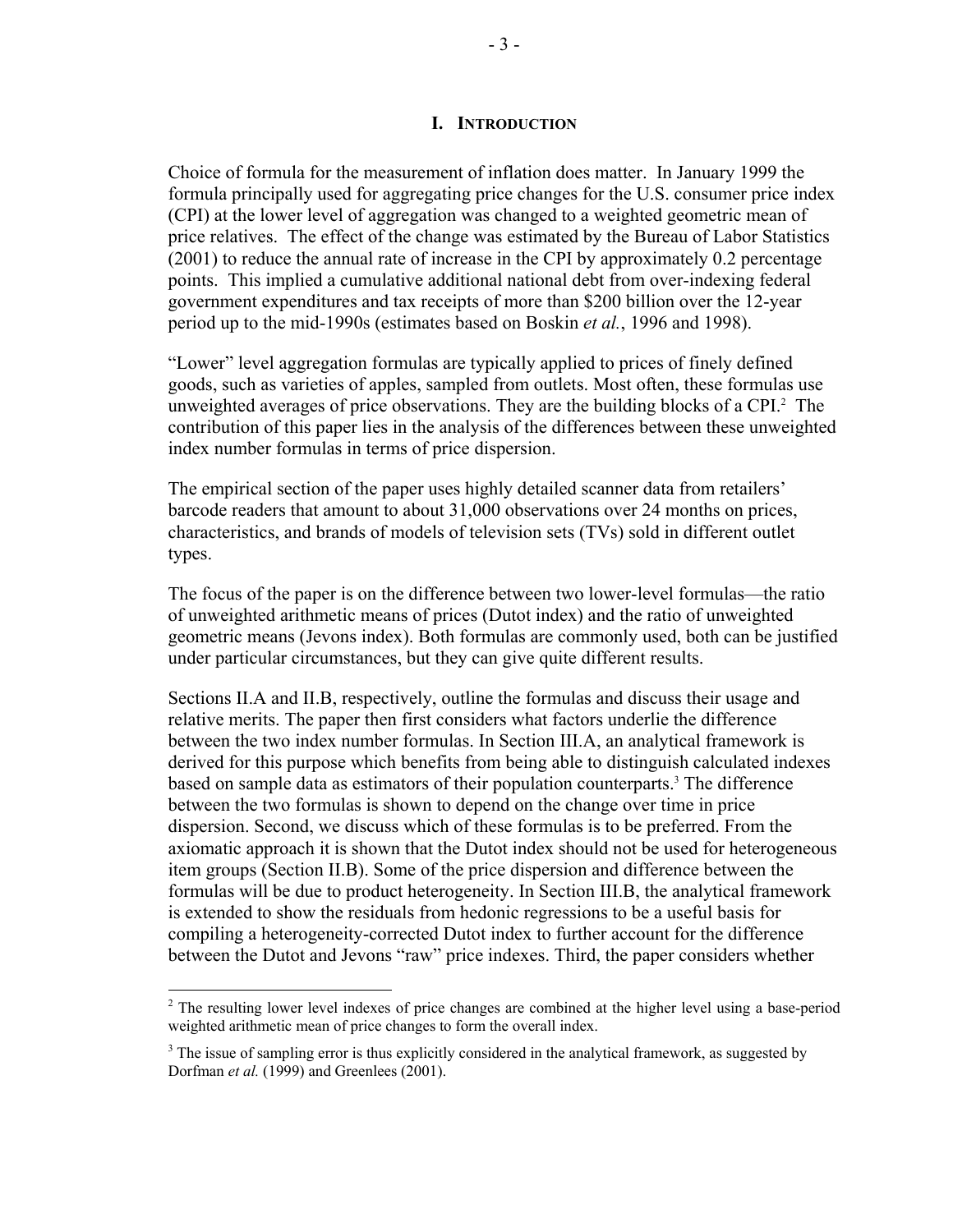the difference due to product heterogeneity can be substantial. In the empirical section (IV), monthly scanner data on television sets are used to compile Dutot, Jevons, and heterogeneity-corrected Dutot indexes, and to explain their differences in terms of changes in their price dispersion and product heterogeneity. In Section V, consideration is given to the question of whether the Jevons index is preferred over a heterogeneitycorrected Dutot index, that is, a Dutot index undisturbed by issues of product heterogeneity. For this purpose, the approach of considering the calculated indexes as sample estimators is again adopted but, this time, as estimators of population superlative indexes.

#### **II. ELEMENTARY INDEX NUMBER FORMULAS, THEIR USE AND JUSTIFICATION**

#### **A. Elementary Index Number Formulas**

The main lower-level formulas used in practice for *m*=1,..*M* matched items with prices and quantities,  $p_m^{\tau}$  and  $q_m^{\tau}$  respectively for periods  $\tau = 0, t$  are:<sup>4</sup>

The arithmetic mean of price relatives—the *Carli price index*,  $P_C$ :

$$
P_C = \sum_{m=1}^{M} \left( p_m^t / p_m^0 \right) / M \tag{1}
$$

The ratio of the arithmetic means—the *Dutot price index, P<sub>D</sub>*:

$$
P_D \equiv \left(\sum_{m=1}^M p_m^t / M\right) / \left(\sum_{m=1}^M p_m^0 / M\right) = \sum_{m=1}^M \left(p_m^t / p_m^0\right) \cdot p_m^0 / \sum_{m=1}^M p_m^0 \tag{2}
$$

which can be seen to be a base-period price-share weighted Carli index.

The geometric mean of price relatives (which is also equal to the ratio of geometric means)—the *Jevons price index*, *PJ*:

$$
P_{J} = \prod_{m=1}^{M} \left[ p_{m}^{i} / p_{m}^{0} \right]^{1/M}
$$
  
=  $\left( \prod_{m=1}^{M} \left[ p_{m}^{i} \right]^{1/M} \right) / \left( \prod_{m=1}^{M} \left[ p_{m}^{0} \right]^{1/M} \right) = \exp \left[ M^{-1} \sum_{m=1}^{M} \log (p_{m}^{i}) \right] / \exp \left[ M^{-1} \sum_{m=1}^{M} \log (p_{m}^{0}) \right]$  (3)

<sup>&</sup>lt;sup>4</sup> The main alternative formulas to those presented in this section are the harmonic mean of price relatives,  $P_H$  the Carruthers, Sellwood, Ward, and Dalen ( $P_{\text{CSDW}}$ ) index, which is the geometric mean of  $P_C$  and  $P_H$ , and the Balk-Walsh index (see Dalen, 1992 and Balk, 2002). Their differences can all be phrased in terms of price dispersion and its change.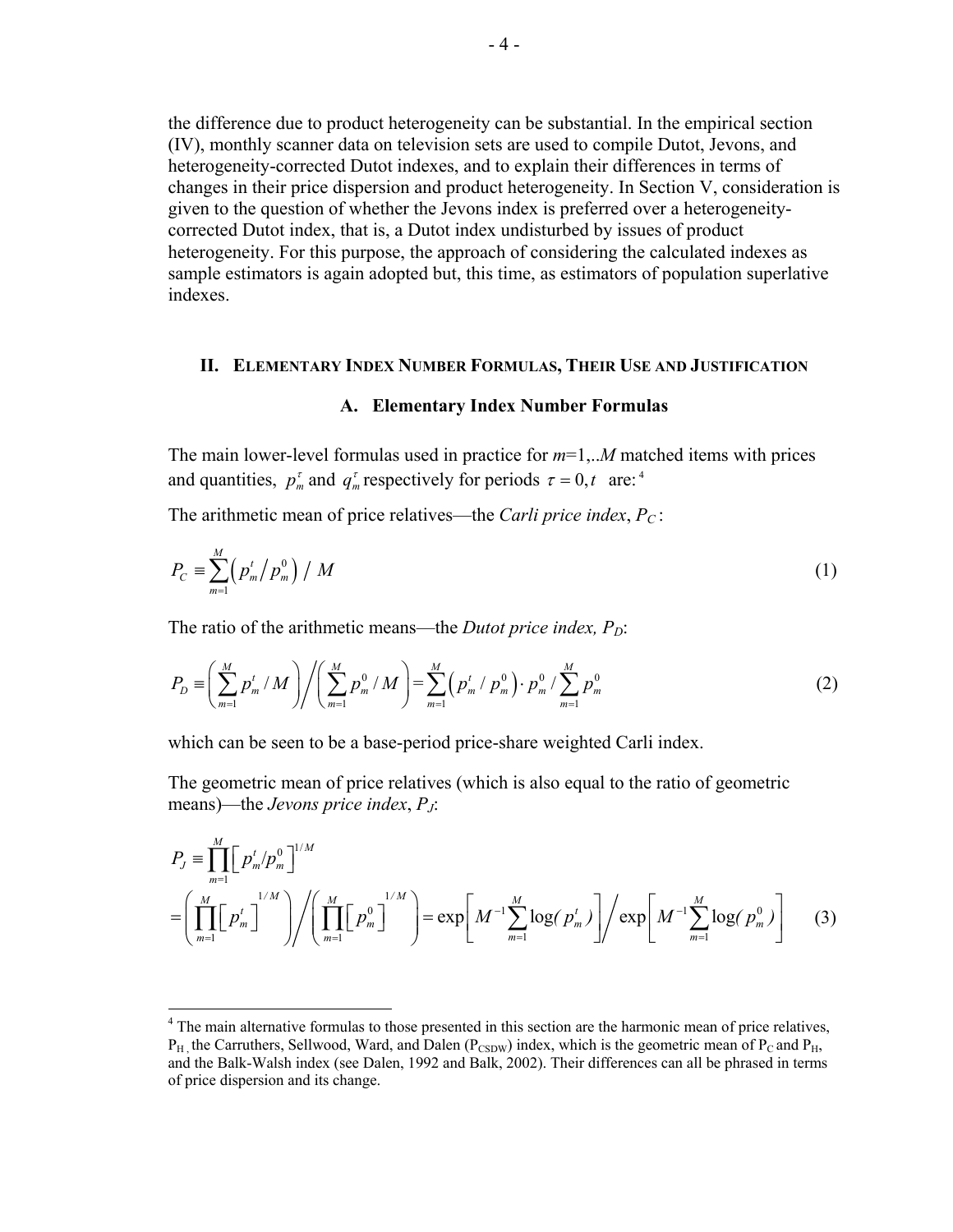# **B. Their Use and Justification**

The explanation of differences between formulas may be argued to be of cursory interest if only one formula was in general use and was superior to the others on theoretical grounds. In this section we demonstrate why the focus of this study is on two formula, the Jevons and Dutot indexes, by showing both are widely used and have their justification.

First, we consider the extent to which the formulas are used for CPI compilation. Of a sample of 37 countries,<sup>5</sup> 13 countries used the Dutot index, 14 the Jevons index, and 4 the Carli index, with 6 other countries primarily using Jevons indexes, but with Dutot/Carli used for specific product groups. Second, we consider their relative merits from an axiomatic (test) approach and also from economic theory.

The Carli index fails the important time reversal test such that a Carli index calculated forwards, between periods 0 and *t*, exceeds one calculated backwards, between periods *t* and 0:  $P_c(p^0, p^t) \times P_c(p^t, p^0) \ge 1$  $P_c(P^0, p^t) \times P_c(P^t, p^0) \ge 1$ ; it is *upwards-biased*.<sup>6</sup> Given this failing of the Carli index, and that it is hardly used, we focus on the relationship between the Jevons and Dutot indexes. The Jevons index satisfies all of the main tests. The Dutot index satisfies all of the main tests with the important exception of the commensurability test, i.e., if the units of measurement for each model in each outlet change, then the elementary index remains unchanged (Diewert, 1995 and 2004). However, for homogeneous items commensurability is not an issue and the Dutot index can then be used, as advised in the CPI Manual (ILO *et al*., 2004).

The CPI Manual notes that the economic approach provides only "weak support" for the Jevons index (ILO *et al*., 2004: 370). The support for the Jevons index from the economic approach is for product markets in which consumers substitute away from items with above average price increases. More particularly, the cross-elasticities of demand are required to be unitary—expenditure shares remain constant as relative prices change consumers are assumed to have Cobb-Douglas preferences. If the sampling of items is with probability proportional to *expenditure shares* for the product in the base period, and base period and current period expenditure shares are equal, the Jevons index acquires the properties of an symmetric base and current period-weighted superlative index. An economic theoretic justification for the Dutot index relies on assuming Leontief preferences, for which a change in relative prices leads to no change in relative quantities consumed. Such behavior would be reflected by the sampling of homogeneous items with probabilities proportional to relative base period *quantities* for the product. However, not

 5 The countries were those whose methodology was reported on the IMF's Dissemination Standards Bulletin Board: dsbb.imf.org. Not all countries provided sufficient detail and an email survey of such countries clarified the position for 37 out of the 51 countries on the Website, at the time of the survey.

<sup>&</sup>lt;sup>6</sup> Fisher (1922) famously commented: "In fields other than index numbers it is often the best form of average to use. But we shall see that the simple arithmetic average produces one of the very worst of index numbers. And if this book has no other effect than to lead to the total abandonment of the simple arithmetic type of index number, it will have served a useful purpose" (pp. 29-30).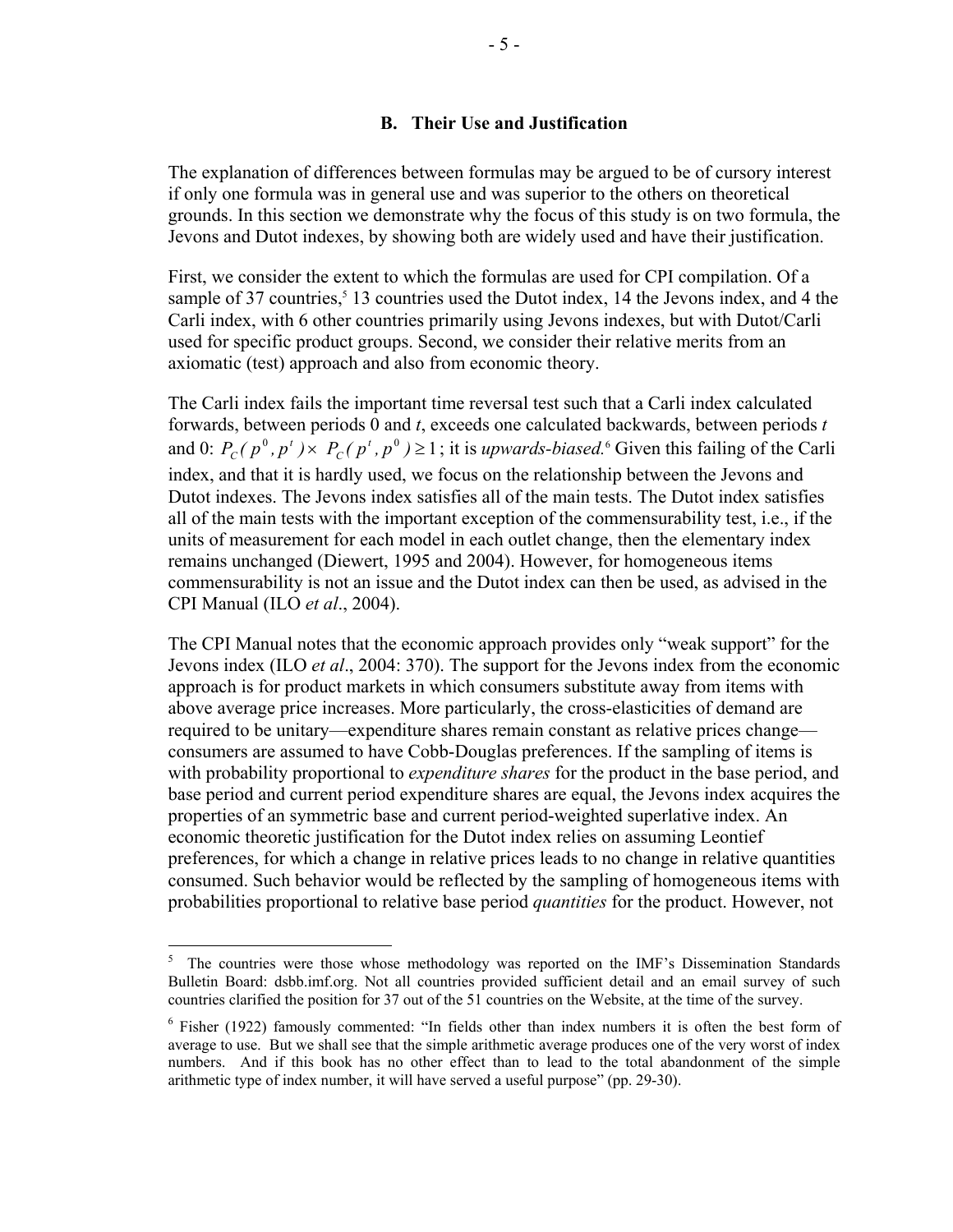all CPIs will have such well determined sampling schemes to justify the Jevons index and not all product markets will have a priori grounds for expecting the appropriate substitution behavior.<sup>7</sup>

#### **III. DIFFERENCES BETWEEN THE JEVONS AND DUTOT FORMULAS**

#### **A. Jevons, Dutot and Price Dispersion**

The difference between the elementary aggregate index formulas, in terms of changes in the variances of the prices, is generally considered for sample indexes by means of a Taylor approximation (see Dalen, 1992; Diewert, 1995 and 2004; and Balk, 2002 for details). The statistical exposition here differs somewhat from these earlier approaches because it first, provides an exact explanation of the difference between population Dutot and Jevons indexes and, in the empirical section (IV), we find a very close correspondence for sample indexes. Second, the statistical exposition draws attention to the distinction between a calculated index based on a sample of the target population, as an index estimator of the population index, as advised by McClelland and Reinsdorf (1999), Dorfman *et al.* (1999) and Greenlees (2001). McClelland and Reinsdorf (1999) draw attention to the small sample bias in the sample Jevons index as an estimator of its population counterpart.

The sample Carli index,  $P_c$ , in equation (1), as an arithmetic mean of the sample price relatives, is a consistent and unbiased estimator of the population Carli index,  $I_c = E(p^t / p^0)$ .

The sample Dutot index,  $P<sub>D</sub>$ , in equation (2), as a ratio of two sample arithmetic means of prices, is a consistent, but not unbiased, estimator of the ratio of population means, the population Dutot index,

$$
I_D = \frac{\mathrm{E} \left[ p^t \right]}{\mathrm{E} \left[ p^0 \right]} = \frac{\mu^t}{\mu^0} \,. \tag{4}
$$

The sample Jevons index,  $P<sub>I</sub>$ , in equation (3), as a ratio of the exponents of two sample means of log prices, is a consistent estimator of the population Jevons index,

$$
I_{J} = \frac{\exp\left[E\left[\log\left(p^{t}\right)\right]\right]}{\exp\left[E\left[\log\left(p^{0}\right)\right]\right]} = \frac{\exp\left(\eta^{t}\right)}{\exp\left(\eta^{0}\right)} = \exp\left(\eta^{t} - \eta^{0}\right)
$$
\nwhere  $\eta^{t} = E\left[\log\left(\eta^{t}\right)\right]$  and  $\eta^{0} = E\left[\log\left(\eta^{0}\right)\right]$ 

\n(5)

where  $\eta' = E \vert \log (p') \vert$  and  $\eta'' = E \vert \log (p'') \vert$ .

 $\overline{a}$ 

Since the exponential function cannot be taken through expected values:

<sup>&</sup>lt;sup>7</sup> While much of the logic for the adoption of the geometric mean index for the U.S. CPI was based on the economic approach, it was still only applied to 61 percent of expenditure-weighted product groups on the grounds of expected substitution behavior.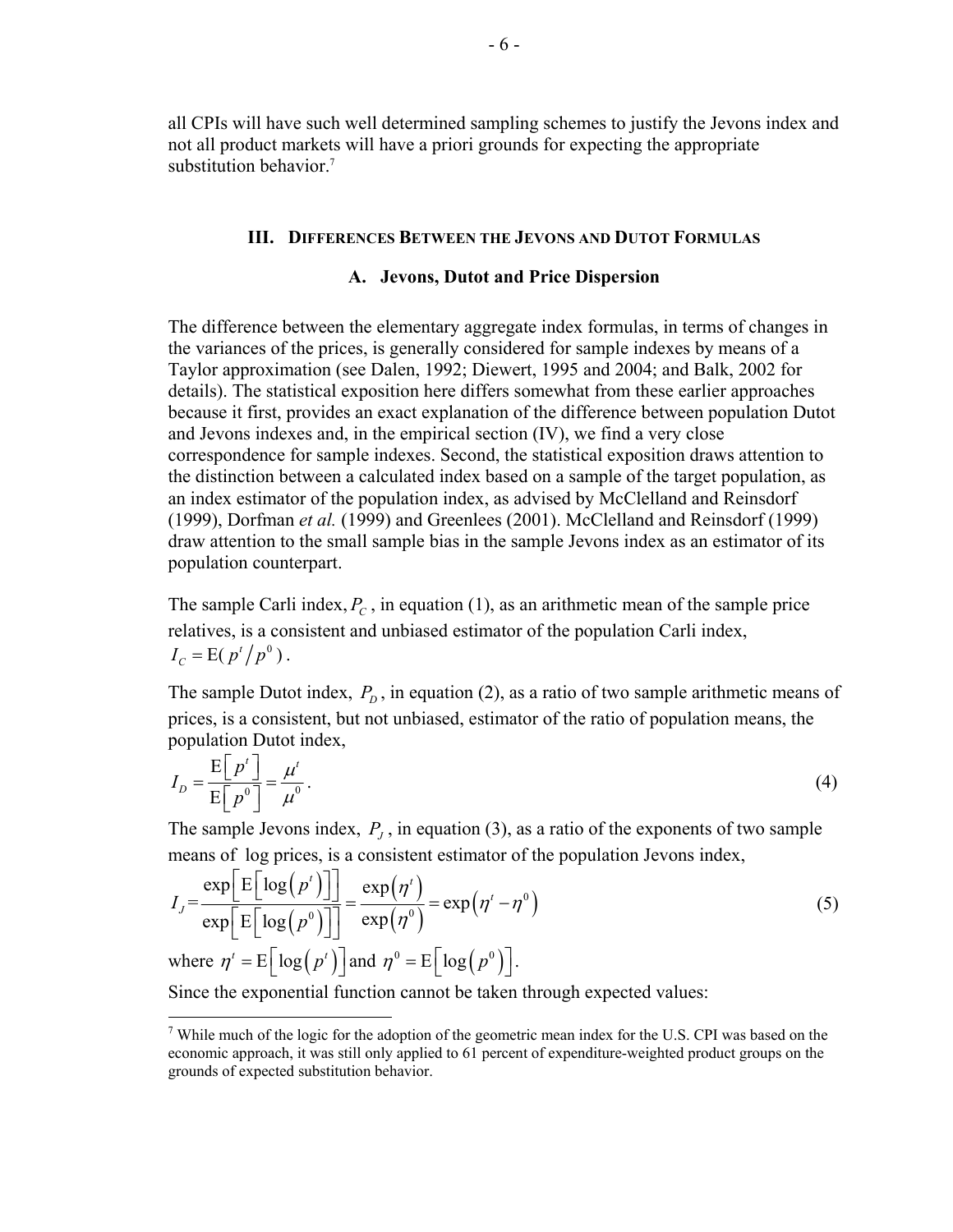$$
\mu^{\tau} = E\Big[ p^{\tau} \Big] \neq \exp\Big[ E\Big[ \log \Big( p^{\tau} \Big) \Big] \Big] = \exp \Big( \eta^{\tau} \Big) \quad \text{for } \tau = 0, t \,, \tag{6}
$$

and by Jensen's inequality:

$$
\mu^{\tau} = E[p^{\tau}] > \exp\left[E[\log(p^{\tau})]\right] = \exp(\eta^{\tau}) \quad \text{for } \tau = 0, t. \tag{7}
$$

As such the numerator of  $I<sub>p</sub>$  will exceed the numerator of  $I<sub>j</sub>$ , as will the denominator, making it impossible to determine which effect will dominate, without making a further distributional assumption.

We introduce the distributional assumption:

$$
\log(p^{\tau}) \Box \; Normal\big(\eta^{\tau}, \varepsilon_{\tau}^{2}\big) \qquad \text{for} \qquad \tau = 0, t \; . \tag{8}
$$

It follows from the properties of a lognormal distribution that:

$$
\mu^{\tau} = \exp(\eta^{\tau} + \varepsilon_{\tau}^2 / 2). \qquad \text{for} \quad \tau = 0, t. \tag{9}
$$

Substituting  $\mu^r$ , for  $\tau = 0, t$ , in equation (4) by equation (9) and using equation (5) gives a relationship between the population Dutot and Jevons indexes in terms of the difference in the variances of log-prices between periods 0 and *t*:

$$
I_D = \frac{\mu^t}{\mu^0} = \frac{\exp\left(\eta^t + \varepsilon_t^2/2\right)}{\exp\left(\eta^0 + \varepsilon_0^2/2\right)} = I_J \cdot \frac{\exp\left(\varepsilon_t^2/2\right)}{\exp\left(\varepsilon_0^2/2\right)} = I_J \cdot \exp\left[\left(\varepsilon_t^2 - \varepsilon_0^2\right)/2\right].
$$
 (10)

# **B. Jevons and Dutot Indexes and Hedonic Heterogeneity-Controlled Price Dispersion.**

It is apparent from equation (10) that as product heterogeneity and price dispersion decreases, so too will the difference between the two indexes. The above exposition carries over to indexes that control for observable product heterogeneity through hedonic regressions. Consider a regression, using data on *m* = 1,...,*M* matched models for periods  $\tau = 0, t$ , of the log of price,  $\ln p_m^{\tau}$ , on a dummy variable  $D^t$  which takes the value of 1 in period *t* and zero in a base period 0, and on  $k = 2,...,K$  quality characteristics,  $z_{km}^{\tau}$ :

$$
\ln p_m^{\tau} = \beta_0 + \beta_1 D^{\tau} + \sum_{k=2}^{K} \beta_k z_{km}^{\tau} + u_m^{\tau}
$$
 (11)

where  $u_m^r$  is assumed to be normally distributed with mean and variance  $\delta^r$  and  $\xi_r^2$ respectively. The hedonic (quality-adjusted) estimated Jevons index is given by:  $P_J^* = \exp(\hat{\beta}_1)$  (12)

which, since matched models are used, is equal to the Jevons index in equation (3). However, the Dutot index failed the commensurability test and is thus itself determined by the extent of price dispersion. A consistent estimator of the hedonic (quality-adjusted) Dutot index is given by:

$$
\hat{I}_D^* = \exp\left(\hat{\beta}_1\right). \exp\left[\left(\xi_t^2 - \xi_0^2\right)/2\right] = P_J^*.\exp\left[\left(\xi_t^2 - \xi_0^2\right)/2\right].\tag{13}
$$

where the \* denotes heterogeneity-adjusted and where  $\xi^2$ , for  $\tau = 0, t$ , are the variances of the residuals of observations in periods 0 and *t* respectively. Thus the difference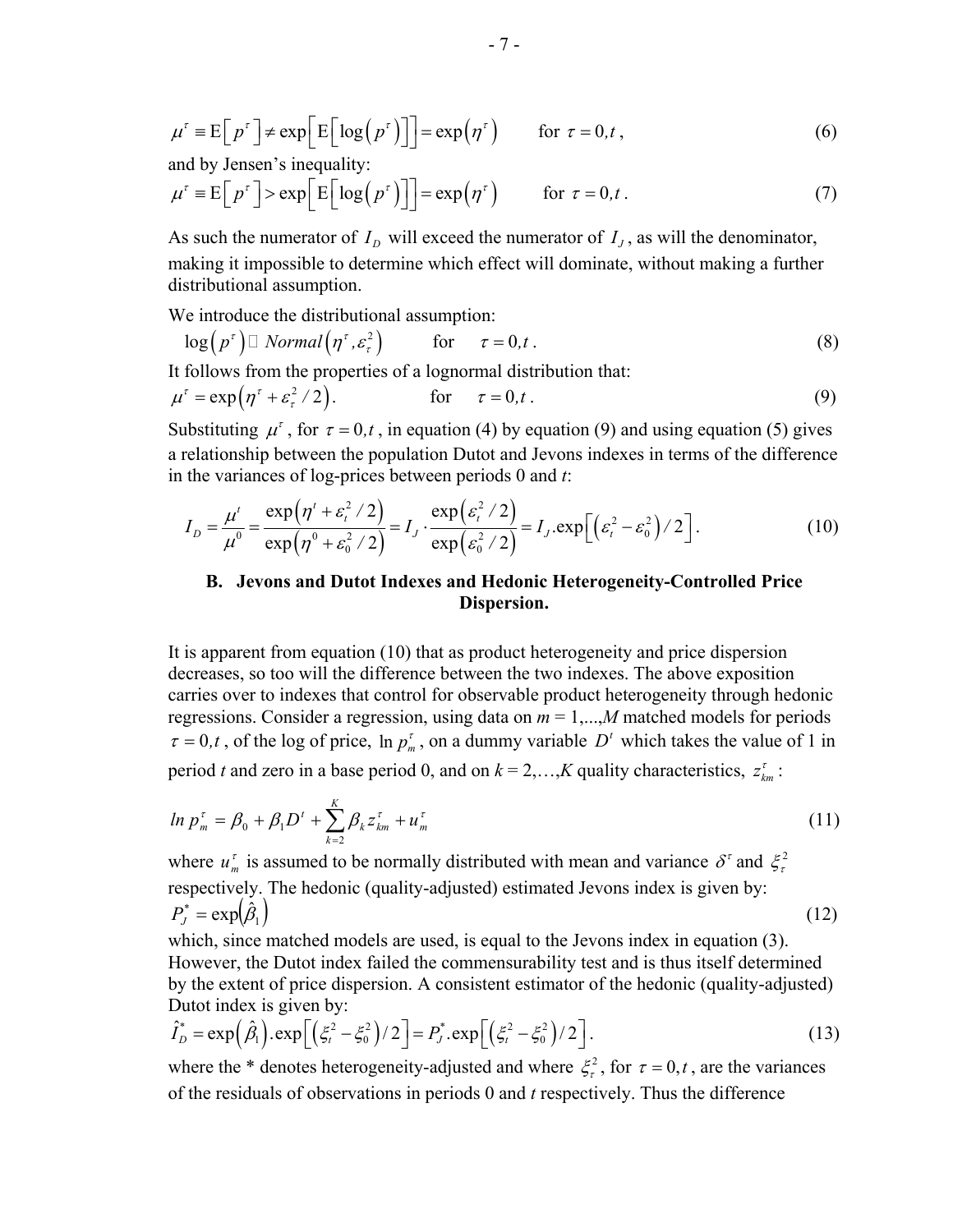between the Jevons index and the Dutot *hedonic* price index is related to the change in the variance of the residuals over time. If  $(\hat{\xi}_t^2 - \hat{\xi}_0^2) < (\varepsilon_t^2 - \varepsilon_0^2)$  (from (13) and (10) respectively) then the discrepancy between the Dutot and Jevons indices in (10) will be greater than the discrepancy between the heterogeneity-controlled Dutot and the Jevons index in (13). Note that first, for  $\tau = 0, t$ , as  $\hat{\xi}_t^2 \to 0$ ,  $P_D^* \to P_J^*$ . Second,  $(\hat{\xi}_t^2 - \hat{\xi}_0^2) < (\varepsilon_t^2 - \varepsilon_0^2)$  if the hedonic regression controls for the same proportion of price variation in each period, that is  $\hat{\xi}_r^2 = \delta_r \varepsilon_r^2$  for  $\tau = 0, t$  where  $\delta_0 = \delta_t < 1$ . Minimizing dispersion from product heterogeneity should account for some of the difference between the Dutot and Jevons indexes.

The use hedonic regressions in equation (13), for the purpose of this paper, is not because of changes in the quality of models compared *over time*. The indexes are all calculated over  $m = 1,...M$  matched models, in order that measured price changes are not distorted by quality changes. The concern of this paper, is to reduce the cross-sectional dispersion in the prices by abstracting out quality differences arising from product heterogeneity. As a result, the failure of the commensurability test by the Dutot index is less of a concern, and the heterogeneity-controlled Dutot index in equation (13) should provide a better estimate of price changes to that of equation (10). Moreover, some of the difference between the Jevons and Dutot indexes will be explained by the reduction in price dispersion. In the empirical section that follows, we first outline the data, then account for the differences between Dutot and Jevons indexes in terms of the change in variances as postulated by equation (10), and finally, compile a heterogeneity-controlled Dutot index using equation (13) for comparison with the Dutot and Jevons indexes.

#### **IV. EMPIRICAL WORK**

#### **A. Data and Variables**

The empirical work utilized monthly scanner data on the prices of U.K. television sets (TVs) from January 1998 to December 1999. The scanner data were supplemented by data from price collectors for outlets without barcode readers, although this factor was negligible. Each observation is a model of a TV in a given month sold in one of four different outlet types: multiple chain stores, mass merchandisers (department stores), independent stores, and catalogue stores. For example, an observation in the data set for January 1998 was the unit value (price) (£275.80), volume (5,410 transactions) and quality characteristics (see the Data Annex) of the Toshiba 2173DB 21 inch "model" of TV sold in multiple chain outlets only. For the 24 months of January 1998 to December 1999 there were 31,352 observations which covered 4.6 million transactions worth £1.7 billion. The price indexes were calculated over matched identical models sold in both periods; 20,574 observations were used to make matched price comparisons for the period January 1998 to December 1999.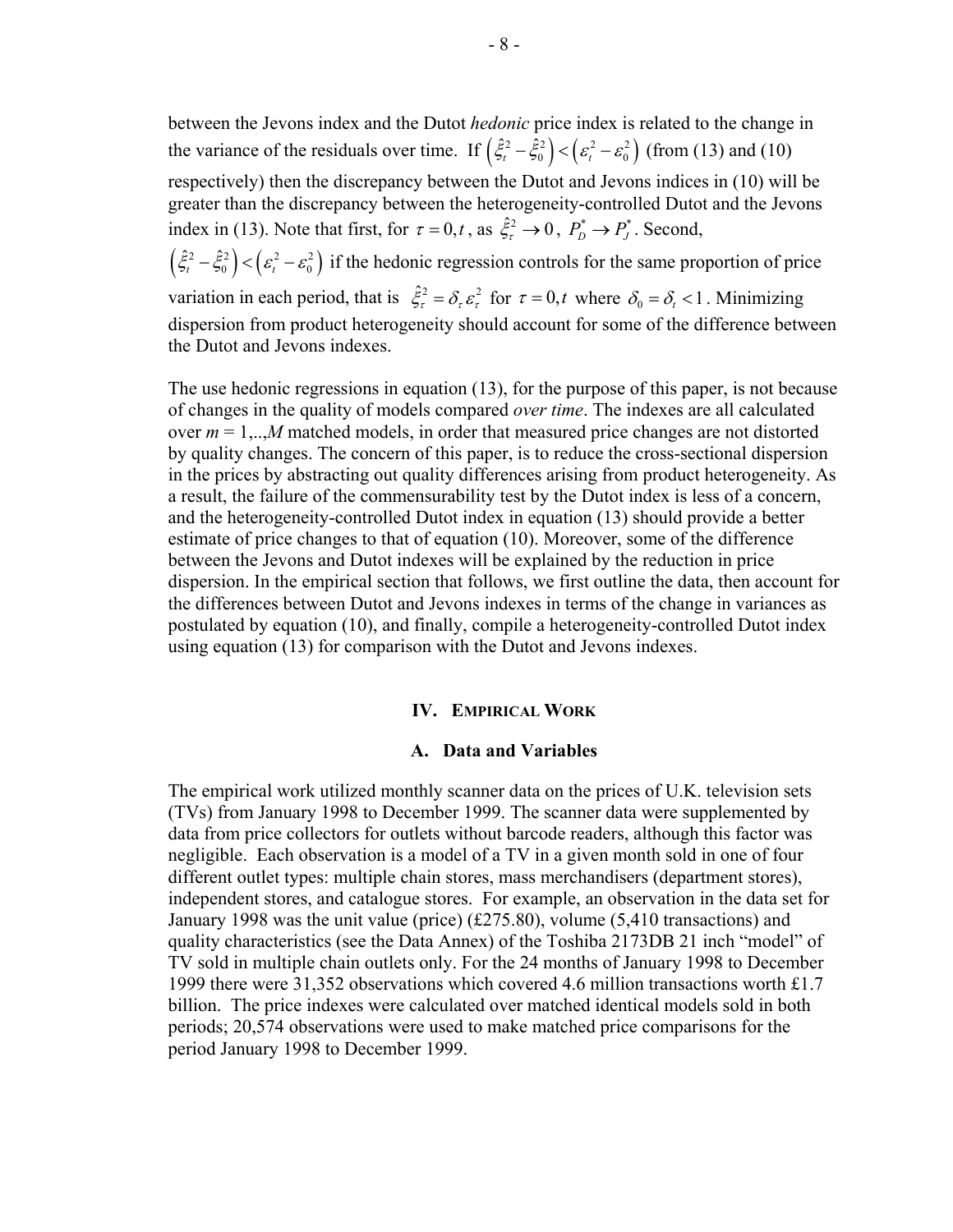Table 1 provides monthly Dutot and Jevons price indexes for *matched* models of television sets for January 1998 to December 1999 (January 1998=100). For March 1998, for example, only matched models sold in both January 1998 and March 1998 are included in the calculation. This follows the practice of CPI compilation and ensures that like is compared with like; the price change is untainted by changes in quality. Matched model comparisons are also apparent from equations (1) to (3), in which the aggregation in each period is over the same  $m = 1,...,M$  items. Since models available in March 1998 may no longer be sold in, say, in December 1998, the matched models for January 1998, in the March 1998 index, will differ from those for January 1998 in the December 1998 index.8 Note that since the matched sample varies each month, so too does the calculated variance for January 1998. For example, from Table 1, for matched models in February 1998 compared with January 1998, the variance for January 1998 was 0.495; however, for matched models in December 1998, the January 1998 variance was 0.500. The sample is renewed in January 1999 and comparisons between January 1999 and subsequent months are similarly undertaken on a matched basis, and linked to the January 1998 = 100 reference period.

The explanatory variables used for estimating the hedonic regression in equation (11) included 37 brand dummies, 3 outlet-type dummies, 19 screen size dummies, 6 tube-type dummies, and 23 further characteristics as outlined in the Data Annex. Hedonic regressions were estimated for each month between January 1998 and December 1999. The estimated coefficients were almost invariably statistically significant and their signs accord with *a priori* expectations.<sup>9</sup> The average  $\bar{R}^2$  for the estimated equations was 0.91 with a maximum of 0.93 and a minimum of 0.89.

# **B. Dutot and Jevons Indexes**

Prices can be seen from Table 1 to fall over the two years by 26.4 and 28.4 per cent respectively for the Dutot and Jevons indexes. Columns 6 and 7 compare the ratio of the Dutot to Jevons index, with and without the adjustment in equation (10) for the calculated variances. In December 1999 the Dutot index is 2.7 percent higher than Jevons. Unity in column 7 of Table 1 reflects the fact that the difference between the Dutot and Jevons indexes is perfectly accounted for by the equation (10) variance change term, and the results are invariably very close to one demonstrating the successful application of the analytical framework to the data. Yet there is a slight divergence from unity in column 7 of Table 1. This is because Equation (10) is based on population parameters and an assumption of a log-normal distribution of prices. The very slight divergence from unity

<sup>1</sup> <sup>8</sup> For example, in January 1998 and February 1998 there were, respectively, 1,320 and 1,270 models of TVs (observations) sold. However, the calculations were based on the 1,093 matched models available in both months. By December 1998 there were 1,326 models sold, however, only 798 were available in both periods and, thus, could be used in the calculation. The sample was renewed in January 1999. This follows standard CPI practice, but incurs selectivity bias as considered in Silver and Heravi (2005) and Triplett (2004).

<sup>&</sup>lt;sup>9</sup> Details are available from the authors.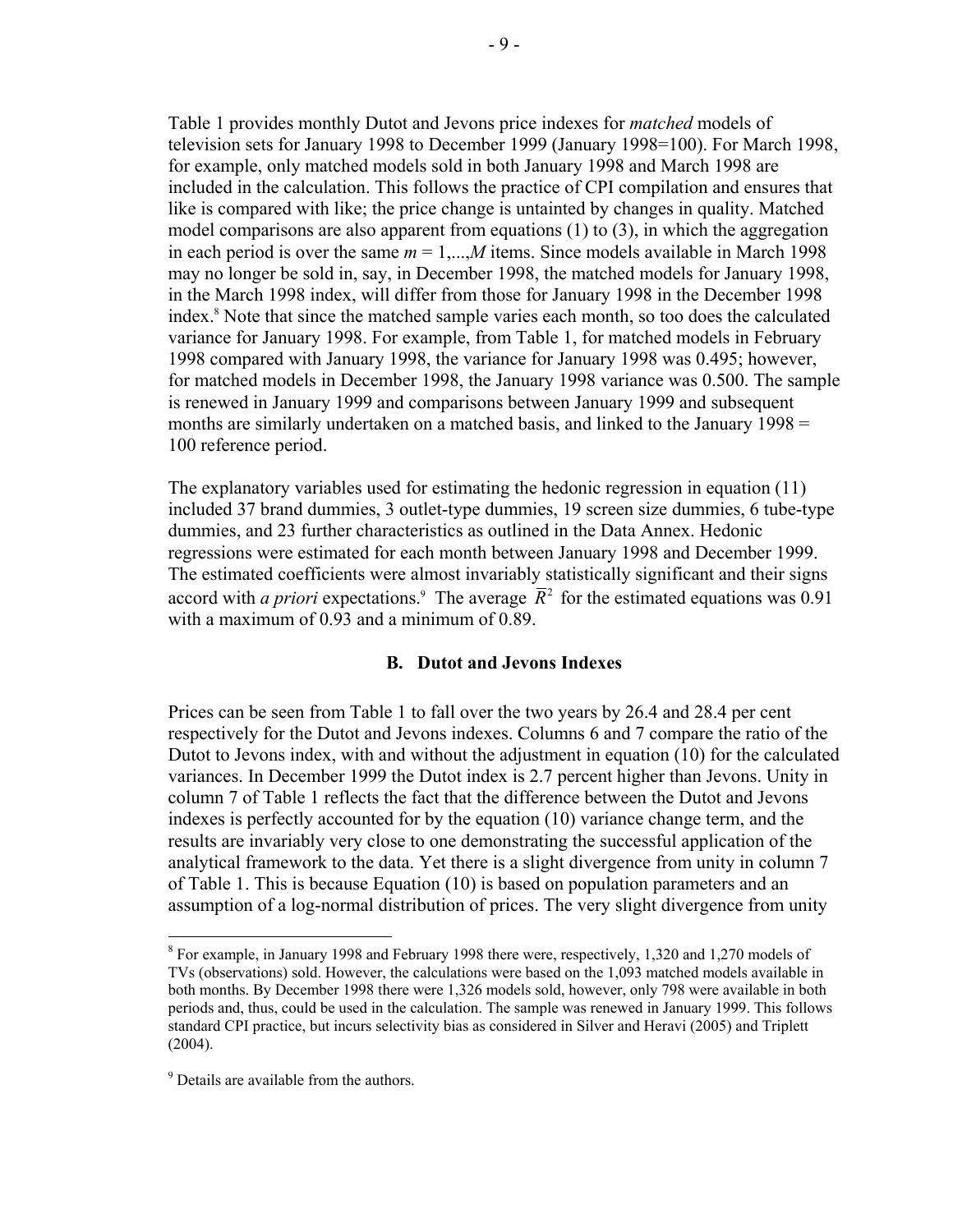reflects the fact that sample, rather than population, indexes are calculated and that the distributional assumptions may not hold. In spite of this, the departure from unity is very small.

### **C. Heterogeneity-Controlled Dutot Indexes**

The sample used is the same matched sample used for the Dutot and Jevons indexes calculated in columns 2 and 3 of Table 1. There is a price fall of 27.2 percent given by the heterogeneity-controlled Dutot index, compared with 26.4 percent for the Dutot and 28.4 percent for the Jevons index.<sup>10</sup> The heterogeneity-controlled Dutot is based on much smaller price variances, as shown in the last two columns of Table 1, compared with the variances in columns 4 and 5. Of note is that the relatively effective control of heterogeneity, in terms of the reduction of the variance via the hedonic regression, serves to bring the (heterogeneity-controlled) Dutot index closer to the Jevons index, accounting for over half of the disparity between the two raw price indexes in Columns 2 and 3.

# **V. IMPLICATIONS FOR CPI COMPILATION**

That different countries use different formulas for calculating elementary aggregate indexes for their CPIs begs a question as to whether they will give different results and, if so, the factors underlying such differences. We provided a framework that showed in equation (10) that the difference between the Dutot and Jevons indexes can be explained in terms of the change in the dispersion of prices, as was confirmed by the empirical work in section IV. There is then the question as to how much of the difference between the results of the two indexes can be reasonably attributed to the Dutot index's failure of the commensurability test. Equation (13) showed how hedonic regressions, used to control for price dispersion arising from product heterogeneity, could be used to further explain the difference between the Jevons and Dutot indexes. In the empirical work we found that this reduction in price dispersion accounted for a large part of the difference between the Jevons and Dutot indexes.

If there was no preference for the Jevons or Dutot index by other criteria, the Jevons index would be preferred to the "raw" Dutot, for this empirical illustration, on the grounds of the failure of the commensurability test by the latter. Product heterogeneity was shown to sizably affect the Dutot index. If the regressions are taken to have adequately corrected for product heterogeneity, then the test and variance analysis cannot inform the choice between the Jevons index and the heterogeneity-controlled Dutot index.

A preference for the (heterogeneity-controlled) Dutot or Jevons index can also be considered in terms of which index best approximates an index number formula with

1

 $10$  The Jevons index does not fail the commensurability test and is thus unaffected by the use of residuals from matched samples.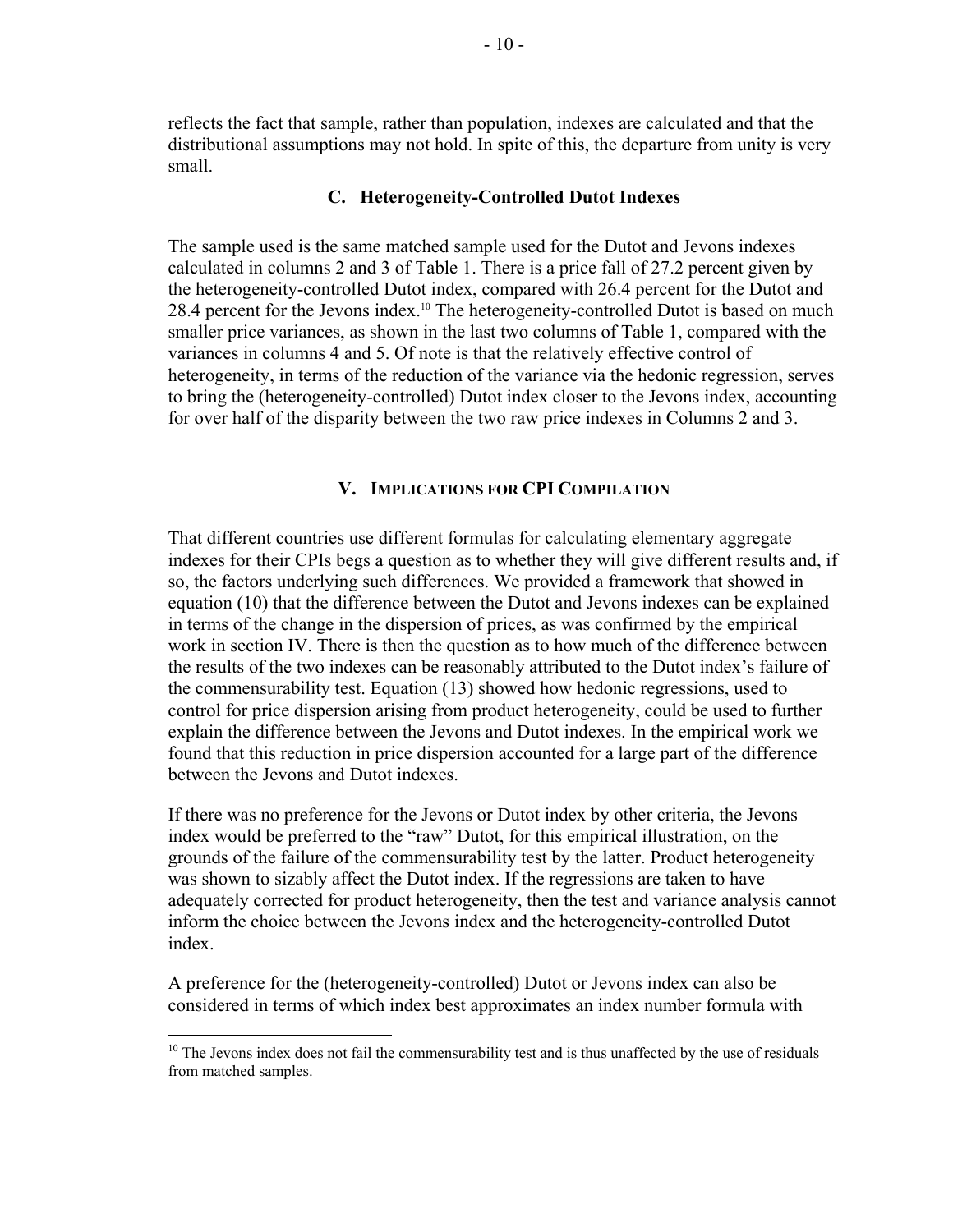desirable properties, that is, a superlative index such as the Fisher, Törnqvist, or Walsh index. Yet superlative index number formulas make use of base and current period quantities, which the Dutot and Jevons indexes do not—they are unweighted. Balk (2002) and Diewert (2004) consider the assumptions required for the Dutot and Jevons indexes to be sample estimators of superlative indexes. Quantity/expenditure weights are implicitly introduced if the sampling is with probability proportionate to size, where the measure of "size" is the quantity/expenditure share.

Under an assumption of first, sampling of prices with probability proportionate to base period *expenditure* shares, and second, unity elasticity of substitution, and thus equal base and current period expenditure shares, the Jevons index is a sample estimator of a Törnqvist index. Under an assumption of sampling with probability proportionate to *quantity* shares in the base period (current period) the Dutot index can be shown to be a sample estimator of a population Laspeyres (Paasche) index, and with a further assumption of equal base and current period quantity shares, the Dutot index is a sample estimator of a Fisher index. Only with these assumptions can preferences for the Jevons or (heterogeneity-corrected) Dutot index extend beyond the variance and axiomatic considerations of this paper. The assumptions required for the Jevons index are not as limiting as those for the Dutot index, though their veracity in real CPI practice will often be questionable.

The analysis has been conducted for matched samples, following the practice largely used by statistical offices in the compilation of their CPIs. However, for product areas with a large product turnover, such as domestic appliances and personal computers, "new" unmatched models introduced in period *t*, but not existing in period 0, and "old" unmatched models existing in period 0, but no longer in period *t*, are unlikely to have residuals of the same magnitude as those for matched models. Silver and Heravi (2005) examined such residuals for cameras, dishwashers, television sets, vacuum cleaners, and washing machines. They found for each product the mean of the residuals for unmatched new models to be *above* the corresponding mean for unmatched old ones. The resulting increase in dispersion would effect a larger difference between the Dutot and Jevons indexes than reported for conventional CPI matched models measurement, as undertaken in this study.

#### **VI. SUMMARY**

This paper has provided an improved analytical framework for establishing the difference between the Dutot and Jevons indexes. Previous such work was based on a Taylor approximation. Our framework provides an exact expression, and one that further benefits from expressing indexes as sample estimators of their population counterparts. It is not usual in index number theory that their sampling basis is recognized. The paper then decomposes the difference between the two formulas into that due to product heterogeneity, and that essentially due to the fact that the index formulas are different types of averages.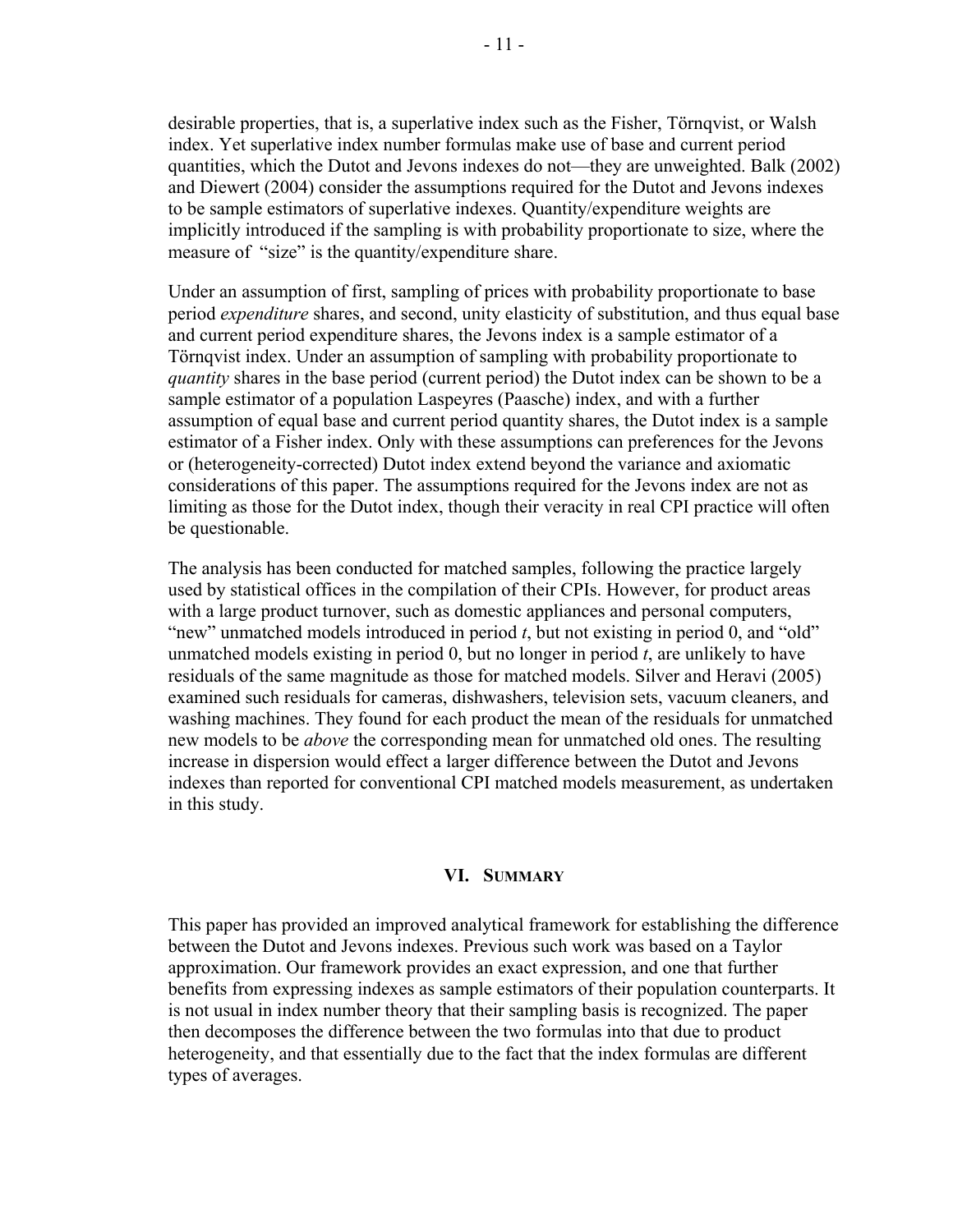So what advice can be given to statistical offices? Which is better?

(i) Jevons can be said to be better because of the difference due to product heterogeneity, since the Dutot index fails the commensurability (units of measurement) test and the Jevons index does not. In our empirical example we found product heterogeneity to account for over half the difference between the two formulas. This would argue for the Jevons index. But if product heterogeneity was responsible for only a small proportion of the difference; on what grounds could we then choose between the two index numbers?

(ii) As noted in the previous section, the choice between formulas would be on the basis of their sample design. Under an assumption of 1) sampling of prices with probability proportionate to base period *expenditure* shares, and 2) unity elasticity of substitution, and thus equal base and current period expenditure shares, the Jevons index is a sample estimator of a desirable Törnqvist index. Under an assumption of sampling with probability proportionate to *quantity* shares in the base period (current period) the Dutot index can be shown to be a sample estimator of a population Laspeyres (Paasche) index, and with a further assumption of equal base and current period quantity shares, the Dutot index is a sample estimator of a desirable Fisher index. Thus statistical offices might use different formulas for different product areas depending on the likely validity of assumptions about consumer behavior and the sample design used.

 If such assumptions and sampling systems do not hold, there is little further we can say about the two formulas, at least from economic theory or axiomatic tests. The geometric mean is known to be more robust to outliers, but less easy to explain than the arithmetic mean.

(iii) The analysis has been conducted for matched samples, following the practice largely used by statistical offices in the compilation of their CPIs. However, for product areas with a large product turnover the case for a geometric formulation is stronger.

(iv) Much of the analysis of this paper carries over to producer price indexes, with the exception of the economic analysis where the assumption about cost-minimizing consumer behavior differs from that relating to revenue-maximizing producer behavior (see Diewert, 2004).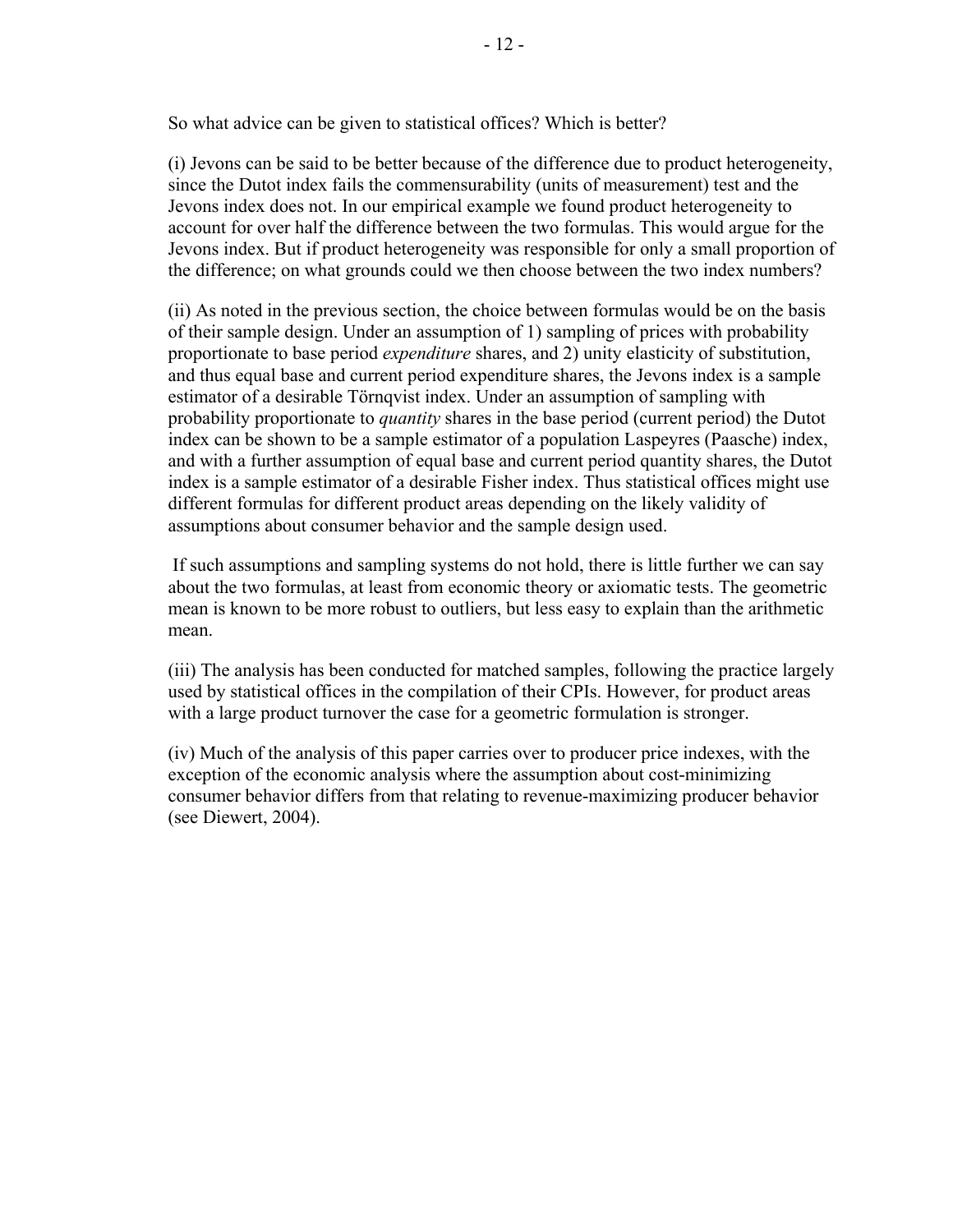# **Data Annex**

The variable set *on each observation* included: **price,** the unit value of a model across all transactions in a month/outlet-type and **volume,** the number of transactions during the period in the outlet type - many of the models sold had relatively low sales. There were 38 **brands**—37 dummy variables benchmarked on Sony (the excluded brand in the regression). The **characteristics** included:

(i) size of screen—dummy variables for about 19 screen sizes;

(ii)possession of Nicam stereo sound;

(iii) wide screen;

(iv) on-screen text retrieval news and information panels from broadcasting companies, in order of sophistication: teletext, fastext and top fastext—3 dummy variables;

(v) 6 types of reception systems—5 dummy variables;

(vi) continental monitor style;

(vii) Dolby Pro, Dolby SUR/DPL, Dolby Digital sound—3 dummy variables;

(viii) Flat & Square, Super-Planar tubes—2 dummy variables;

(ix) s-vhs socket;

(x) satellite tuner, analogue/digital—2 dummy variables;

(xi) digital;

(xii) DVD playback or DVD recording—2 dummy variables;

(xiii) rear speakers;

(xiv) without PC-internet/PC+internet;

(xv) real flat tube;

(xvi) 100 hertz, doubles refresh rate of picture image;

(xvii) vintage; and

(xviii) DIST—the percentage of outlets in which the model was sold.

**Outlet-types are** multiple chains, mass merchandisers (department stores), independents and catalogue stores.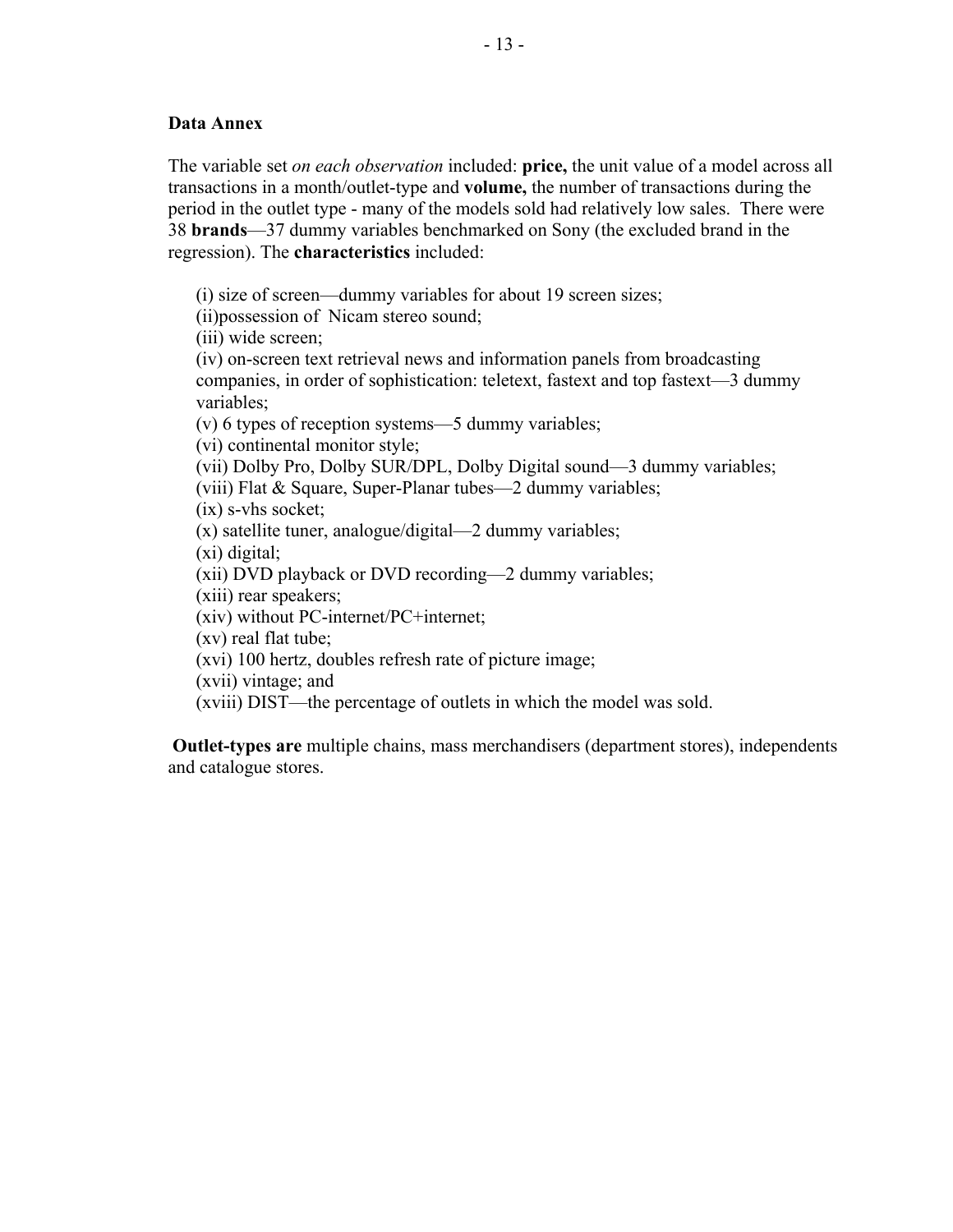#### **REFERENCES**

- Balk, Bert M., 2005, "Price Indexes for Elementary Aggregates: The Sampling Approach," *Journal of Official Statistics*, Vol. 21, No. 4, pp. 675–99.
- Bureau of Labor Statistics, 2001, "The Experimental CPI Using Geometric Means (CPI-U-XG)," last modified, October 16, 2001. Available via the Internet at [http://www.bls.gov/cpi/cpigmtoc.htm.](http://www.bls.gov/cpi/cpigmtoc.htm)
- Boskin, Michael. S. (Chair), 1996, Advisory Commission to Study the Consumer Price Index, "Towards a More Accurate Measure of the Cost of Living," Interim Report to the Senate Finance Committee, Washington, D.C.
- Boskin Michael, S., Ellen R. Delberger, Robert J. Gordon, Zvi Griliches, and Dale W. Jorgenson, 1998, "Consumer Prices in the Consumer Price Index and the Cost of Living," *Journal of Economic Perspectives* , Vol. 12, No. 1, pp. 3-26.
- Dalen, Jorgen, 1992, "Computing Elementary Aggregates in the Swedish Consumer Price Index," *Journal of Official Statistics*, Vol. 8, No. 2, pp. 129-47.
- Diewert, W. Erwin., 1995, "Axiomatic and Economic Approaches to Elementary Price Indexes," *Discussion Paper* No. 95-01 (Vancouver: Department of Economics, The University of British Columbia).

\_\_\_\_\_\_\_\_\_\_, 2004, "Elementary Indices," in *Consumer Price Index Manual: Theory and Practice*, (Geneva: International Labour Office) Chapter 20, pages 355-70. Available via the Internet at www.ilo.org/public/english/bureau/stat/guides/cpi/index.htm.

- Dorfman, Alan H., Leaver, Sylvia, and Janice Lent, 1999, "Some Observations on Price Index Estimators," *Statistical Policy Working Paper* Vol. 29, No. 2 (Washington: Bureau of Labor Statistics). Available via the Internet at [http://www.bls.gov/ore/abstract/st/st990080.htm.](http://www.bls.gov/ore/abstract/st/st990080.htm)
- Fisher, Irving., 1922, *The Making of Index Numbers* (Boston: Houghton Mifflin).
- ILO/IMF/OECD/UNECE/Eurostat/World Bank, 2004, *Consumer Price Index Manual: Theory and Practice* (Geneva: International Labour Office). Available via the Internet at www.ilo.org/public/english/bureau/stat/guides/cpi/index.htm.
- Greenlees, John S., 2001, "Random Errors and Superlative Indexes," *Bureau of Labor Statistics Working Paper* No. 343, March (Washington: Bureau of Labor Statistics). Available via the Internet at [http://www.bls.gov/ore/abstract/ec/ec010110.htm.](http://www.bls.gov/ore/abstract/ec/ec010110.htm)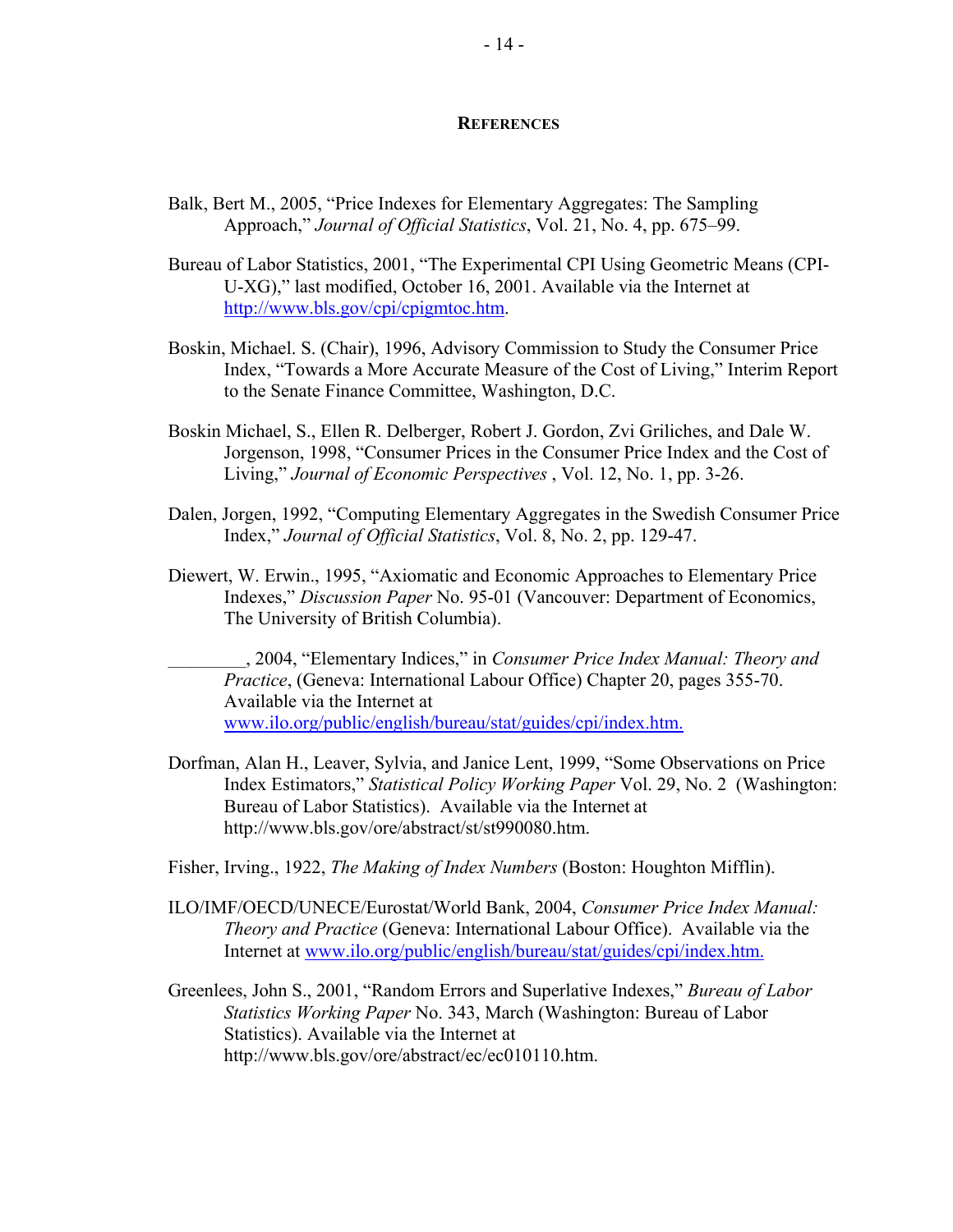- McClelland, Robert and Marshall Reinsdorf, 1999, "Small Sample Bias in Geometric Mean and Seasoned CPI Component Indexes," *Bureau of Labor Statistics Working Paper* No. 324, August (Washington: Bureau of Labor Statistics). Available via the Internet at [http://www.bls.gov/ore/pdf/ec990050.pdf.](http://www.bls.gov/ore/pdf/ec990050.pdf)
- Silver, Mick, and Saeed Heravi, 2005, "Why the CPI Matched Models Method May Fail Us: Results from an Hedonic and Matched Experiment Using Scanner Data," *Journal of Business and Economic Statistics*, Vol. 23, No. 3, pp. 269-81.
- Triplett, Jack E., 2004, *Handbook on Hedonic Indexes and Quality Adjustments in Price Indexes*, Directorate for Science, Technology and Industry (Paris: Organisation for Economic Cooperation and Development).